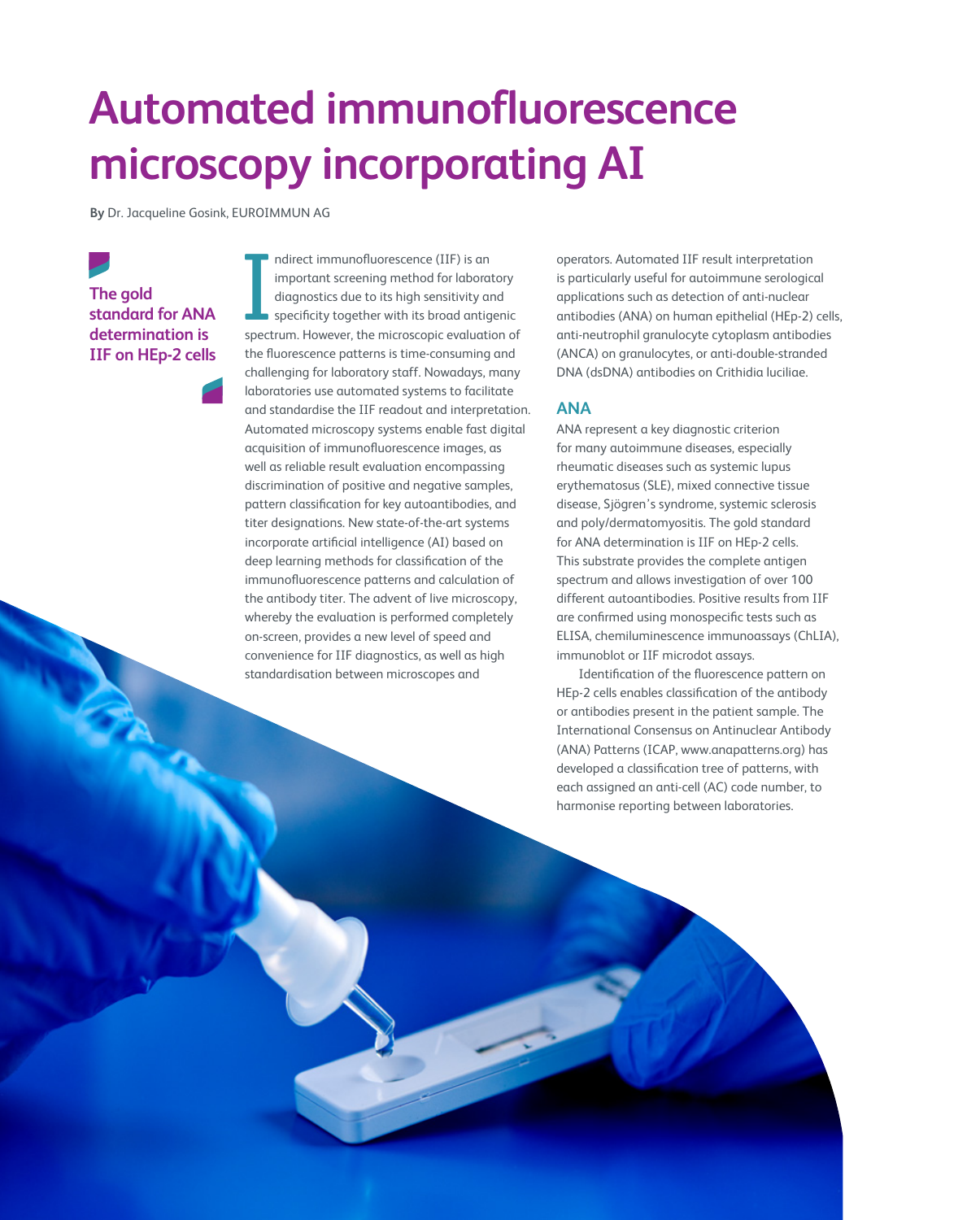The evaluation of ANA on HEp-2 cells can be simplified and standardised using computer-aided microscopy systems, with those based on artificial intelligence providing the highest proficiency. The EUROPattern system, for example, uses deep convolutional neural networks to provide highly reliable differentiation of positive and negative ANA results, as well as identification of nine ANA patterns according to ICAP, namely homogeneous (AC-1), speckled (AC-4, 5 29), dense fine-speckled (AC-2), nucleolar (AC-8, 9, 10), nuclear dots (AC-6, 7), centromere (AC-3), nuclear envelope (AC-11, 12), anti-mitochondrial antibodies (AMA, AC-21), and cytoplasmic (AC-15 to 23). The deep learning algorithms ensure efficient segmentation of the HEp-2 cells, that is detection of their location and shape, so that counterstaining of the cells is no longer necessary. Both interface and mitotic cells are reliably identified. The automatic classifier generates pattern and titer suggestions with confidence values, including for mixed patterns, which occur where more than one antibody is present in the sample. For each pattern the titer is automatically calculated from the fluorescence intensities of the incubated dilutions, ensuring reproducible results.

To investigate the diagnostic accuracy of the automated procedure, IIF evaluation using the EUROPattern classifier was compared to conventional visual interpretation using 213 patient sera. The overall agreement for positive/negative discrimination amounted to 93.0%. In the pattern assignment the agreement ranged from 90.1% to 100% for the different nuclear patterns, and 85.4% to 99.5% for the cytoplasmic patterns.

# **Anti-dsDNA antibodies**

Anti-dsDNA antibodies are a hallmark of SLE and represent an important criterion for diagnosis. Their prevalence in SLE ranges from 20% to 90% in different studies, depending among other things on the test method used and the disease activity.

Like the gold standard Farr assay, IIF using Crithidia luciliae as the substrate (CLIFT) is considered to have a very high disease specificity. The method takes advantage of the kinetoplast of Crithidia luciliae, which is rich in DNA but contains hardly any other antigens, thus enabling highly selective detection of anti-dsDNA antibodies. Automated evaluation of the fluorescence signals increases the reliability of the results compared to manual reading, which is subjective and leads to high intraand inter-laboratory variation.

Interpretation of CLIFT is incorporated into the EUROPattern system. The sophisticated software is able to recognise the organelles of the protozoan and evaluates the specific kinetoplast fluorescence rather than just dark-light classification, ensuring high result reliability. Results are classified as positive or negative depending on the kinetoplast fluorescence, and include a titer designation based on the fluorescence intensity for positive samples. In a comparison of automated and visual evaluation of Crithidia luciliae IIF using 83 sera, the agreement between the two methods was 97.6%.

#### **ANCA**

ANCA are important serological markers for diagnosis and differentiation of autoimmune vasculitides, especially granulomatosis with polyangiitis (GPA, formally known as Wegener's granulomatosis), which is characterised by autoantibodies against proteinase 3 (PR3), and microscopic polyangiitis (MPA), which is typified by autoantibodies against myeloperoxidase (MPO). In addition, ANCA can be found in chronic inflammatory bowel diseases. ANCA are detected by IIF with confirmation using monospecific assays.

**Anti-dsDNA antibodies are a hallmark of SLE and represent an important criterion for diagnosis**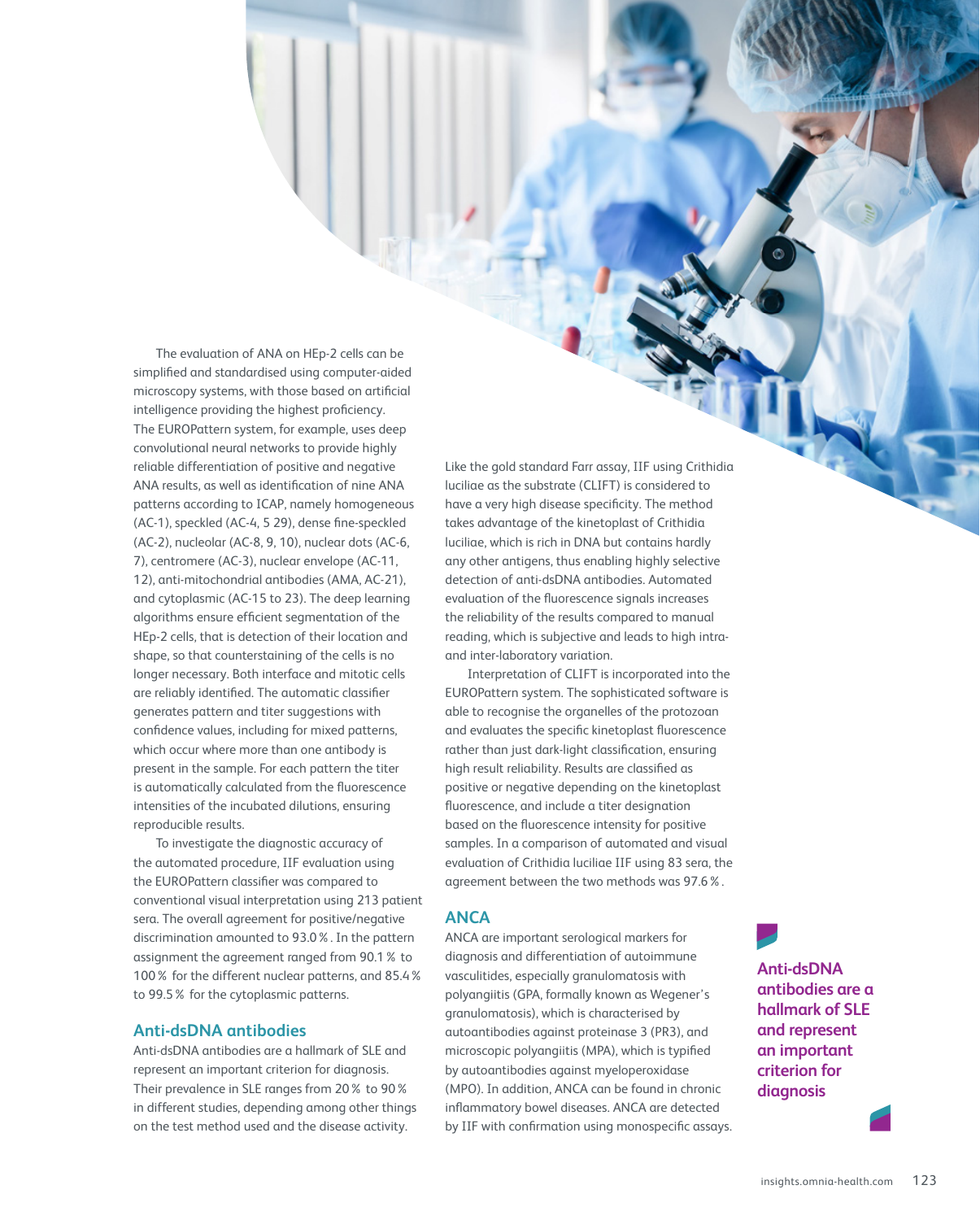The IIF substrates ethanol-fixed and formalinfixed granulocytes are used to identify the typical ANCA staining patterns of anti-PR3 (cytoplasmic, cANCA) and anti-MPO (perinuclear, pANCA) antibodies. An additional substrate consisting of HEp-2 cells coated with granulocytes allows immediate differentiation between ANCA and ANA. The EUROPattern system incorporates automated positive/negative identification of ANCA, as well as pattern recognition for pANCA, cANCA and atypical ANCA (DNA-ANCA, xANCA). The latter can arise from antibodies against lactoferrin or other antigens. An estimated titer with a confidence value is given.



The computer-aided evaluation of ANCA with EUROPattern was compared to manual evaluation using 170 sera incubated on a BIOCHIP mosaic of ethanol-fixed granulocytes and formalin-fixed granulocytes. The overall agreement of results amounted to 98.2%. For the pattern assignment there was an agreement of 96.5% for cANCA, 94.7% for pANCA and 91.8% for atypical ANCA.

# **Further autoantibodies**

The determination of autoantibodies on tissue substrates facilitates diagnosis of a range of autoimmune diseases. For example, investigation of autoantibodies in autoimmune liver diseases using the substrates rat liver and rat kidney supports the diagnosis and differentiation of autoimmune hepatitis type 1 and 2 and primary biliary cholangitis. Immunofluorescence signals on these two substrates can be evaluated automatically with the EUROPattern system. The evaluation includes positive-negative classification for relevant ANA (rat liver) and AMA (rat kidney), as well identification of an anti-liver kidney microsome (LKM) pattern using both substrates for reciprocal confirmation. The agreement between automated and visual evaluation on the tissue substrates amounted to 96.5% for ANA and 98.6% for LKM on rat liver and 94.6% for AMA and 98.9% for LKM on rat kidney.

Automated image acquisition for further tissue substrates, such as monkey liver, monkey stomach and monkey oesophagus, as well as for cell-based assays is also available.

# **Live and automatic microscopy**

On-screen microscopy simplifies the IIF evaluation immensely by allowing recording and viewing of IIF images directly at the computer screen, thus eliminating the need for a dark chamber. The new EUROPattern Microscope Live (Figure 1) combined with EUROLabOffice 4.0 software (Figure 2), in particular, provides state-of-the-art live microscopy and fully automated acquisition of fluorescence